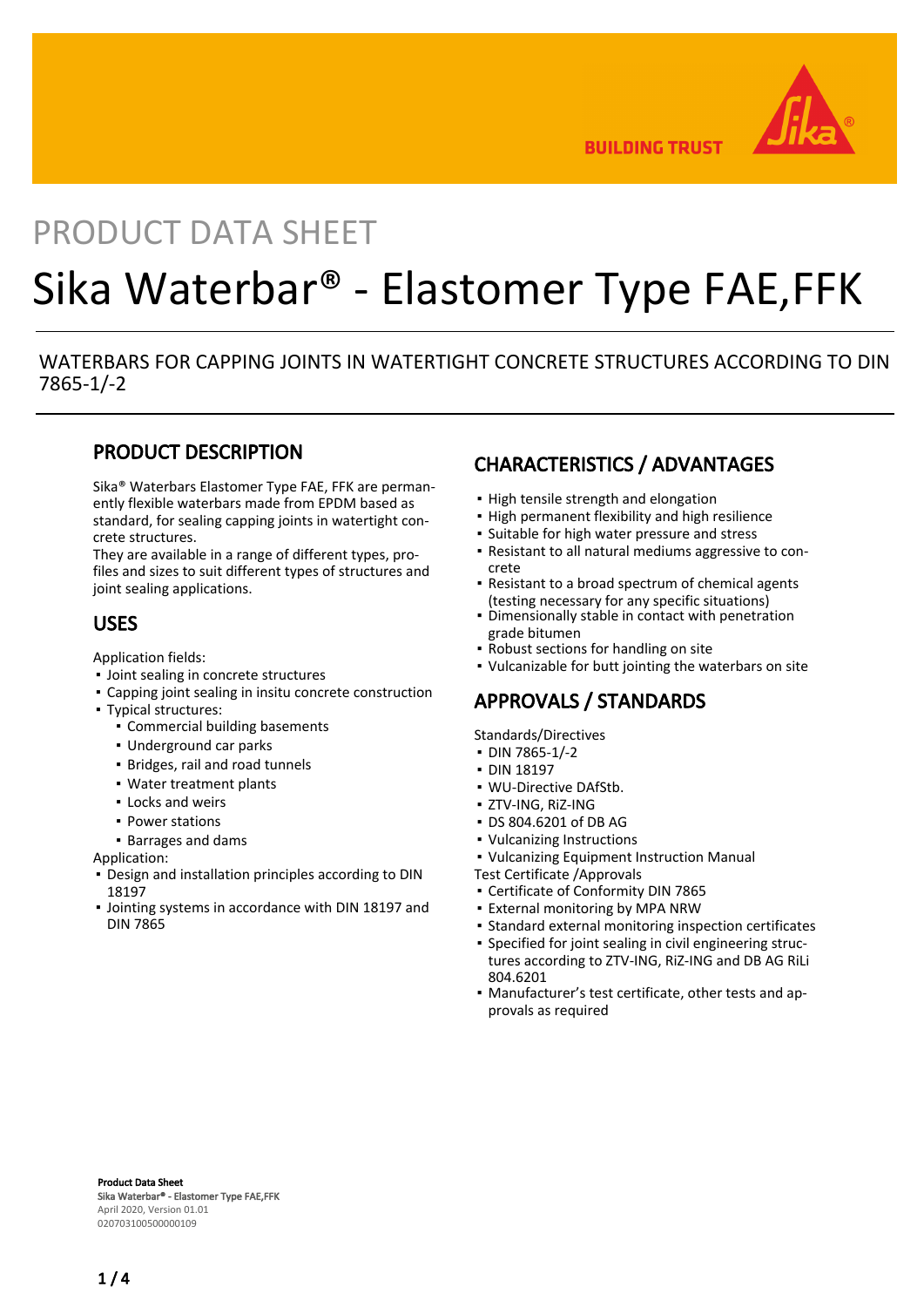#### PRODUCT INFORMATION

| <b>Chemical Base</b>      | EPDM = Ethylene Propylene Diene Monomer rubber<br>• Supplied as standard rolls of 20 or 40 m dependent on profile, on euro or<br>disposable pallets<br>- Prefabricated formpieces supplied on euro or disposable pallets depend-<br>ent on size                                                                                                                                                                                                                                                                                                                                                                                                                                                                                                                                                                                                                                                                                                                                                                                                                                                                                                                                                                                                            |  |  |  |
|---------------------------|------------------------------------------------------------------------------------------------------------------------------------------------------------------------------------------------------------------------------------------------------------------------------------------------------------------------------------------------------------------------------------------------------------------------------------------------------------------------------------------------------------------------------------------------------------------------------------------------------------------------------------------------------------------------------------------------------------------------------------------------------------------------------------------------------------------------------------------------------------------------------------------------------------------------------------------------------------------------------------------------------------------------------------------------------------------------------------------------------------------------------------------------------------------------------------------------------------------------------------------------------------|--|--|--|
| Packaging                 |                                                                                                                                                                                                                                                                                                                                                                                                                                                                                                                                                                                                                                                                                                                                                                                                                                                                                                                                                                                                                                                                                                                                                                                                                                                            |  |  |  |
| Appearance / Colour       | • Black with grey visible surface                                                                                                                                                                                                                                                                                                                                                                                                                                                                                                                                                                                                                                                                                                                                                                                                                                                                                                                                                                                                                                                                                                                                                                                                                          |  |  |  |
| <b>Shelf Life</b>         | The product does not expire if stored correctly                                                                                                                                                                                                                                                                                                                                                                                                                                                                                                                                                                                                                                                                                                                                                                                                                                                                                                                                                                                                                                                                                                                                                                                                            |  |  |  |
| <b>Storage Conditions</b> | Stored on the pallets as supplied on a flat base<br>• For long-term storage > 6 months in enclosed areas: The recommenda-<br>tions of DIN 7716 apply. The storage area should be covered, cool, dry,<br>free from dust and moderately ventilated. The Elastomer waterbars must<br>be protected from heat sources and strong artificial lights with an high<br>UV content<br>• Short-term storage > 6 weeks and < 6 months in enclosed areas: The<br>principles of DIN 7716 apply. On construction sites, outdoors: In dry stor-<br>age, protected by suitable covers from direct sunlight, snow and ice, or<br>any other form of contamination. Store separate from other potentially<br>harmful materials, plant and equipment such as structural steel, rein-<br>forcements, fuels etc. Store away from traffic and site roads<br>• Short-term storage < 6 weeks on construction sites, outdoors: Protected<br>from contamination or damage. Protected by suitable covers from strong<br>sunlight, snow or ice etc.<br>• Vulcanizing materials should be covered and stored in a cool, dry area<br>free from dust and contamination. It is recommended that the stock re-<br>quirements be coordinated for a maximum storage period of about 6<br>weeks. |  |  |  |

#### TECHNICAL INFORMATION

| <b>Shore A Hardness</b>    | $62 \pm 5$ Shore-A                                 | <b>DIN 53505</b>                                                                                                                                                                                           |  |  |
|----------------------------|----------------------------------------------------|------------------------------------------------------------------------------------------------------------------------------------------------------------------------------------------------------------|--|--|
| <b>Tensile Strength</b>    | $\geq 10$ MPa                                      | <b>DIN 53504</b>                                                                                                                                                                                           |  |  |
| <b>Elongation</b>          | $\geq$ 380 %                                       | <b>DIN 53504</b>                                                                                                                                                                                           |  |  |
| <b>Tear Strength</b>       | $\geq$ 8 N/mm                                      | DIN ISO34-1: 2004-07                                                                                                                                                                                       |  |  |
| <b>Chemical Resistance</b> | Special stresses and exposures:                    | For special stresses and exposures due to different temperatures and/or<br>chemical mediums outside the substances or situations specifically defined<br>in DIN 4033. Separate tests are always necessary. |  |  |
| <b>Service Temperature</b> | For pressurised water<br>For non pressurised water | $-20^{\circ}$ C to $+40^{\circ}$ C<br>$-20^{\circ}$ C to + 60 $^{\circ}$ C                                                                                                                                 |  |  |
|                            |                                                    |                                                                                                                                                                                                            |  |  |

### SYSTEM INFORMATION

System Structure Forms

The limits of water pressure and stress given in the tables below apply to standard uses without specific additional testing. Different values may be used when precise information on all of the relevant stresses and structural requirements are available.

Product Data Sheet Sika Waterbar® - Elastomer Type FAE,FFK April 2020, Version 01.01 020703100500000109

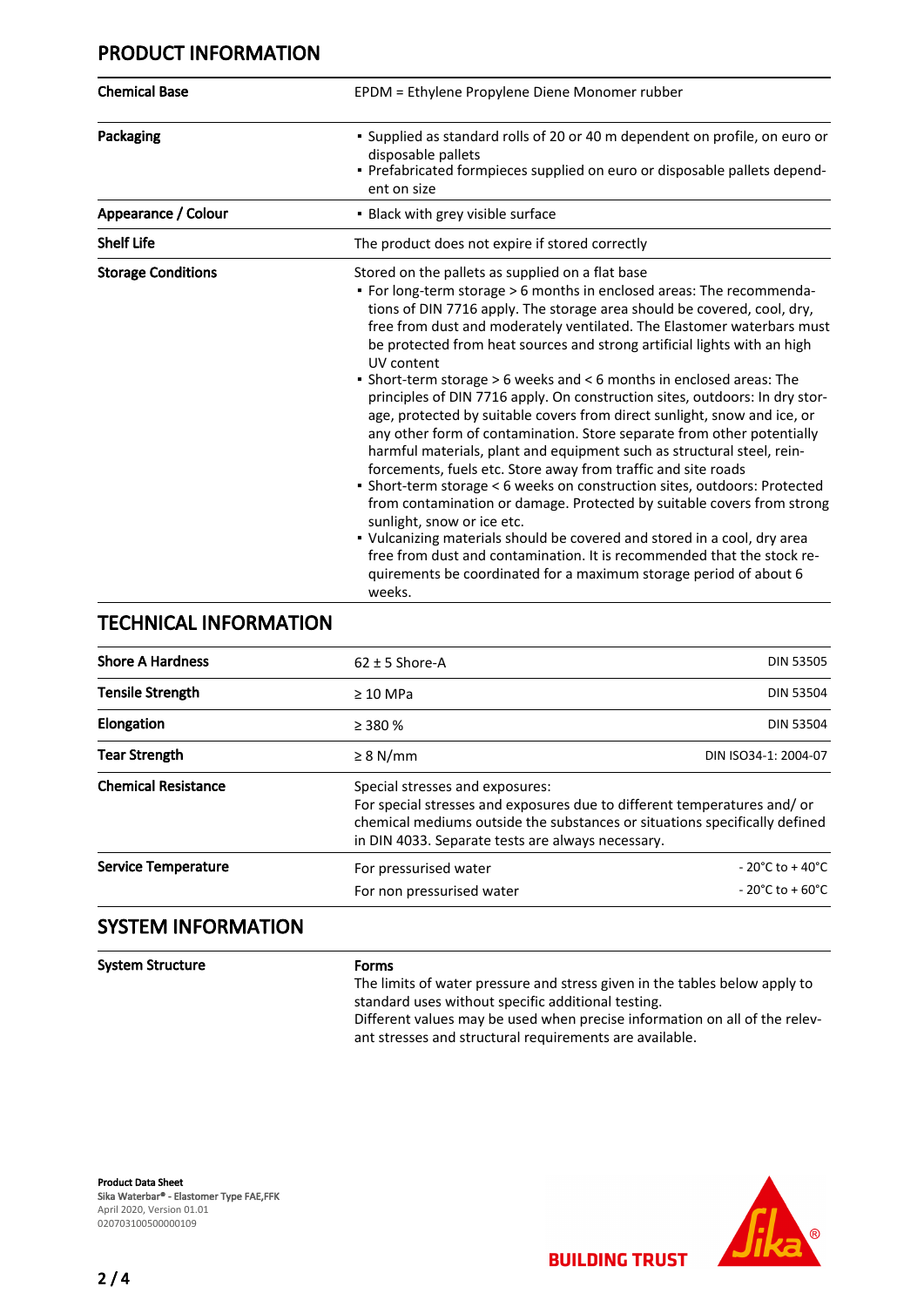

| (mm)<br>a<br><b>FAE 50</b> | Total width Joint width Thickness<br>(mm)<br>k | (mm)<br>C | Anchoring<br>ribs N/f<br>(mm) | Water<br>pressure<br>(bar) | <b>Resulting</b><br>movement<br>Vr (mm) |
|----------------------------|------------------------------------------------|-----------|-------------------------------|----------------------------|-----------------------------------------|
| 55                         | 20                                             | 5         | 2/30                          | 0                          | 20                                      |
| <b>FAE 100</b>             |                                                |           |                               |                            |                                         |
| 105                        | 20                                             | 5         | 4/30                          | 0,1                        | 20                                      |
| <b>FAE 150</b>             |                                                |           |                               |                            |                                         |
| 155                        | 20                                             | 5         | 6/30                          | 0,3                        | 20                                      |
| FFK 5/2*                   |                                                |           |                               |                            |                                         |
| 55                         | 10                                             | 5         | 2/35                          | 0                          | 20                                      |
| FFK 7/3*                   |                                                |           |                               |                            |                                         |
| 70                         | 20                                             | 5         | 2/45                          | 0                          | 40                                      |
| FFK 7/4*                   |                                                |           |                               |                            |                                         |
| 70                         | 30                                             | 5         | 2/45                          | 0                          | 40                                      |
| FFK 7/5*                   |                                                |           |                               |                            |                                         |
| 70                         | 40                                             | 5         | 2/45                          | 0                          | 40                                      |
| FFK 10/3*                  |                                                |           |                               |                            |                                         |
| 100                        | 20                                             | 5         | 45<br>4/                      | 0,1                        | 20                                      |

\*Waterbar acc. to DIN 7865-2

Vr = Resulting movement Vr =  $(v_x^2 + v_y^2 + v_z^2)$  ½

N = Number of anchoring ribs

f = Depth of profile (depth of anchoring ribs including base plate)

Installation aid for finishing waterbars: TFL spacer and joint former

Product Data Sheet Sika Waterbar® - Elastomer Type FAE,FFK April 2020, Version 01.01 020703100500000109